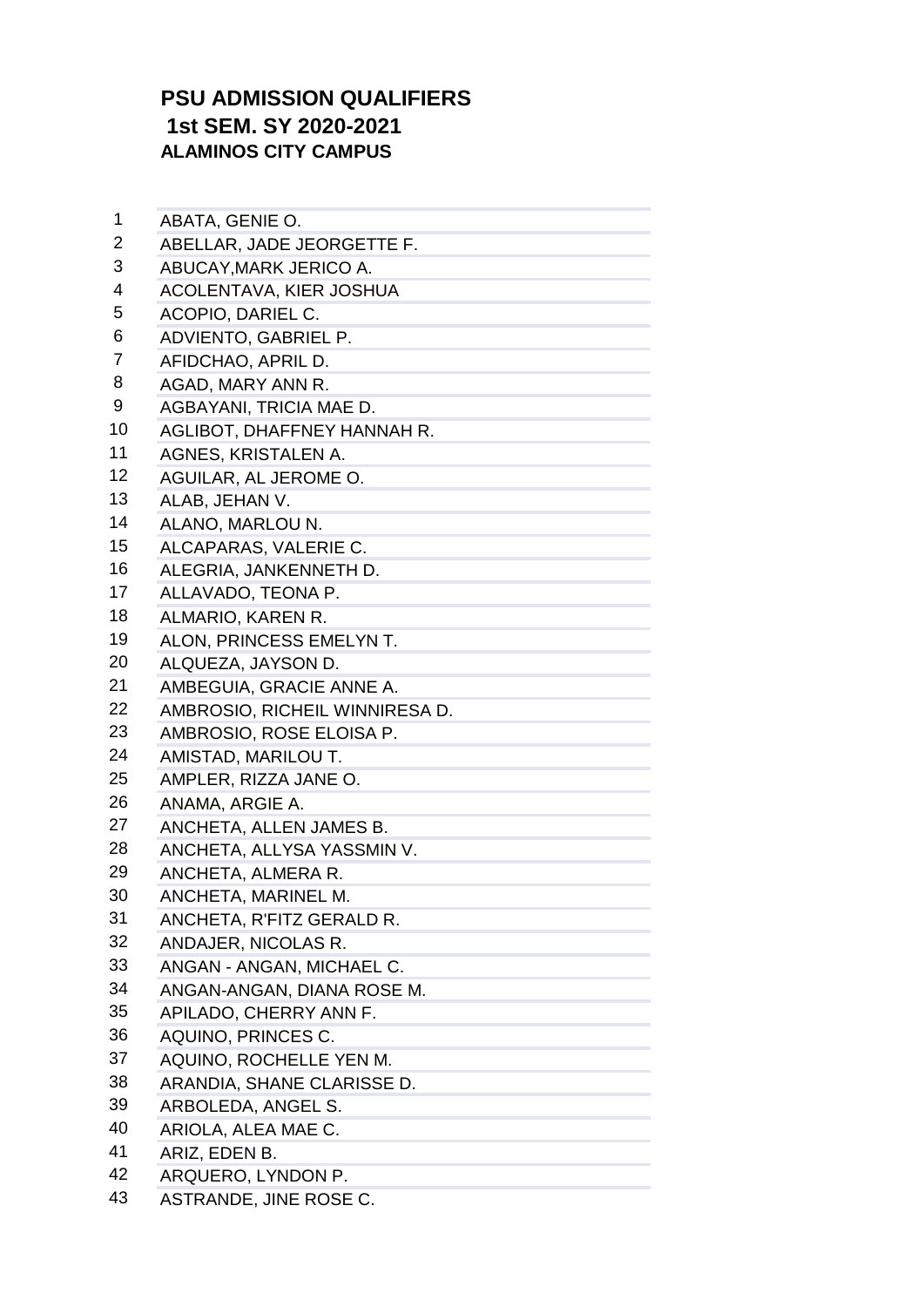| 44 | ATENDIDO, ALLAINEA R.                                                             |
|----|-----------------------------------------------------------------------------------|
| 45 | ATIGA, EMANUEL N.                                                                 |
| 46 | <b>AUSTRIA, JHON MARC R.</b>                                                      |
| 47 | BACAY, BERNADETTE M.                                                              |
| 48 | BACAY, TRECIA MAE O.                                                              |
| 49 | <b>BACOLCOL, ANGEL C.</b>                                                         |
| 50 | BACRUYA, KRYIACOS B.                                                              |
| 51 | <b>BADION, FELECITAS D.</b>                                                       |
| 52 | BAGONCIA, JOMAR C.                                                                |
| 53 | BAGONZA, ACEBER M.                                                                |
| 54 | <b>BAHIAN, CHRISTENE O.</b>                                                       |
| 55 | BAHIAN, MA. TERESA O.                                                             |
| 56 | <b>BAINTO, WINSON B.</b>                                                          |
| 57 | <b>BALA, GENARD S.</b>                                                            |
| 58 | <b>BALATICO, BEVERLY H.</b>                                                       |
| 59 | BALATICO, ROSE ANN M.                                                             |
| 60 | BALAZON, RIZALYN H.                                                               |
| 61 | BALEGA JR, JOSEPH D.                                                              |
| 62 | BALLARES, JEE KYLA A.                                                             |
| 63 | <b>BALLESTA, CATHERINE C.</b>                                                     |
| 64 | <b>BALLESTEROS, MARK ANGELO S.</b>                                                |
| 65 | BANDARLIPE, CLARO D.                                                              |
| 66 | BANDOLA, MICHAEL ANGELO B.                                                        |
| 67 | BANOGON, GLY MERIE D.                                                             |
| 68 | <b>BANOGON, HAZEL R.</b>                                                          |
| 69 | BANTING, KATRINA M.                                                               |
| 70 | BANTOLINO, ALONALYN B.                                                            |
| 71 | BANTOLINO, SHIELA MAE R.                                                          |
| 72 | <b>BARACAS, MAYETTE B.</b>                                                        |
| 73 | BARAOED, JUSTINE KAYE M.                                                          |
| 74 | BARAWID JR, ROBERT C.                                                             |
| 75 | BARCELONA, CIELO MARIE L.                                                         |
| 76 | <b>BARCENA, KRISTINE P.</b>                                                       |
| 77 | BARRACAS, ANGILYN A.                                                              |
| 78 | the control of the control of the control of<br>BARRETO, JENNY B.                 |
| 79 | <b>BARRETO, JINALYN B.</b>                                                        |
| 80 | BARROCAN, MA. THERESA S.                                                          |
| 81 | BARROCAN, RENALYN A.                                                              |
| 82 | the control of the control of the control of the control of<br>BATALLA, ODESSA A. |
| 83 | the control of the control of the control of the<br>BAUTISTA, MONICA V.           |
| 84 |                                                                                   |
| 85 | BAYONITO, EVELYN N.<br>BEJERANO, JOANA MAE R.                                     |
| 86 |                                                                                   |
| 87 | BEMBO, BRYAN NATHANIEL N.                                                         |
| 88 | BEMBO, KENNETH JOHN D.                                                            |
| 89 | BEMBO, ZNIA JOY A.<br>the control of the control of the control of                |
| 90 | BENGSON, JOANNA M.                                                                |
| 91 | BERBO, MARCK LORENZ M.                                                            |
|    | BERNABE, PAMELA M.                                                                |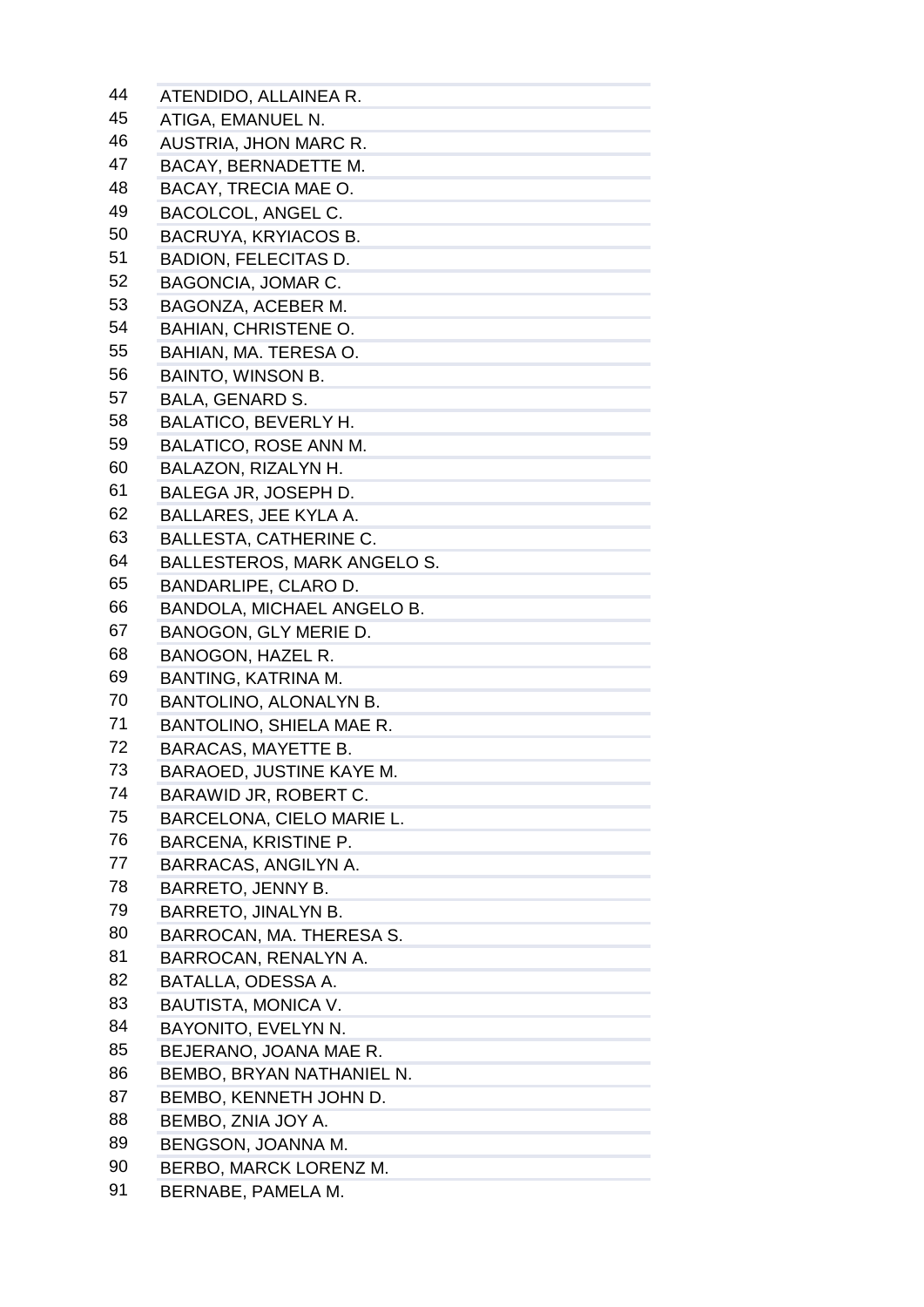| 92  | BERNALES, RHEA MAE R.                                                                                                                                                                                                               |
|-----|-------------------------------------------------------------------------------------------------------------------------------------------------------------------------------------------------------------------------------------|
| 93  | BITO, REGYNALD ANGHELO S.                                                                                                                                                                                                           |
| 94  | BLANZA, LOREN JOYCE N.                                                                                                                                                                                                              |
| 95  | <b>BOLATON, REY MARK R.</b>                                                                                                                                                                                                         |
| 96  | <b>BOLOFER, CHRISTINE T.</b>                                                                                                                                                                                                        |
| 97  | <b>BONILLA, ERIKA P.</b>                                                                                                                                                                                                            |
| 98  | <b>BONILLA, MARY GRACE R.</b>                                                                                                                                                                                                       |
| 99  | <b>BONIOL, KRISTAL MAY T.</b>                                                                                                                                                                                                       |
| 100 | <b>BORBON, LOISE ANN L.</b>                                                                                                                                                                                                         |
| 101 | BRAGANAZA, ARGIEL C.                                                                                                                                                                                                                |
| 102 | BRIZ, SHAWN KATHLENE P.                                                                                                                                                                                                             |
| 103 | <b>BUENAFLOR, DARLENE B.</b>                                                                                                                                                                                                        |
| 104 | <b>BUENO, AIVERIE F.</b>                                                                                                                                                                                                            |
| 105 |                                                                                                                                                                                                                                     |
| 106 | <b>BUGARIN, MERYLLE C.</b>                                                                                                                                                                                                          |
|     | <b>BUGARIN, MERYLLE C.</b>                                                                                                                                                                                                          |
| 107 | BUMACOD, JOHN LLOYD V.                                                                                                                                                                                                              |
| 108 | <b>BUSTILLO, LEONARDO M.</b>                                                                                                                                                                                                        |
| 109 | <b>BUSTRIA, JHIMWEL C.</b>                                                                                                                                                                                                          |
| 110 | BUSTRIA, LORWINA KAYE N.                                                                                                                                                                                                            |
| 111 | CAAMOAN, JIRO C.                                                                                                                                                                                                                    |
| 112 | CAASI, ELEONOR Q.                                                                                                                                                                                                                   |
| 113 | CAASI, JIMMA C.                                                                                                                                                                                                                     |
| 114 | CAASI, SAYRA C.                                                                                                                                                                                                                     |
| 115 | CABA, JOHN MICHAEL G.                                                                                                                                                                                                               |
| 116 | CABALLERO, MIKAELA C.                                                                                                                                                                                                               |
| 117 | CABALOZA, STANLEY J.                                                                                                                                                                                                                |
| 118 | CABAÑA, CAMILLE JOY T.                                                                                                                                                                                                              |
| 119 | CABANGON, JOY ANE A.                                                                                                                                                                                                                |
| 120 | CABASAN, ALDEA T.                                                                                                                                                                                                                   |
| 121 | CABATBAT, JUSTINE CLAIRE S.                                                                                                                                                                                                         |
| 122 | CABIGON, MARY NATASHA R.                                                                                                                                                                                                            |
| 123 | CABRERA, DONGEE B.                                                                                                                                                                                                                  |
| 124 | CABRERA, WILL C.                                                                                                                                                                                                                    |
| 125 | CABRITO, DIANA E.<br>the control of the control of the control of the control of                                                                                                                                                    |
| 126 | CABURAL, CHARLO C.<br>the control of the control of the control of the control of                                                                                                                                                   |
| 127 | CABURAO, JOVIN KYLA V.<br>the control of the control of the control of the                                                                                                                                                          |
| 128 | CACHO, VANESSA C.<br>the control of the control of the control of the control of                                                                                                                                                    |
| 129 | CAILING, JOE WILBERT B.                                                                                                                                                                                                             |
| 130 | CALICDAN, GLYNDON JERK F.                                                                                                                                                                                                           |
| 131 | CALUZA, LESLIE C.                                                                                                                                                                                                                   |
| 132 | the control of the control of the control of<br>CAMBA, KRISTEL MAE P.<br>$\mathcal{L}(\mathcal{L}(\mathcal{L}))$ and $\mathcal{L}(\mathcal{L}(\mathcal{L}))$ and $\mathcal{L}(\mathcal{L}(\mathcal{L}))$ . Then the contribution of |
| 133 | CAMBA, MARK JORY N.                                                                                                                                                                                                                 |
| 134 | the control of the control of the control of the control of<br>CAMBAY, DARLENE JOY G.                                                                                                                                               |
| 135 | CAMBAY, EDNALYN H.                                                                                                                                                                                                                  |
| 136 | and the control of the control of the control of<br>CAMBAY, MENCHIE R.                                                                                                                                                              |
| 137 | the control of the control of the control of the<br>CAMBE, ANTONETTE R.                                                                                                                                                             |
| 138 | the control of the control of the control of the control of<br>CAMPOS JR, RONNIE A.                                                                                                                                                 |
| 139 | CAMPOS, TRAICY A.                                                                                                                                                                                                                   |
|     |                                                                                                                                                                                                                                     |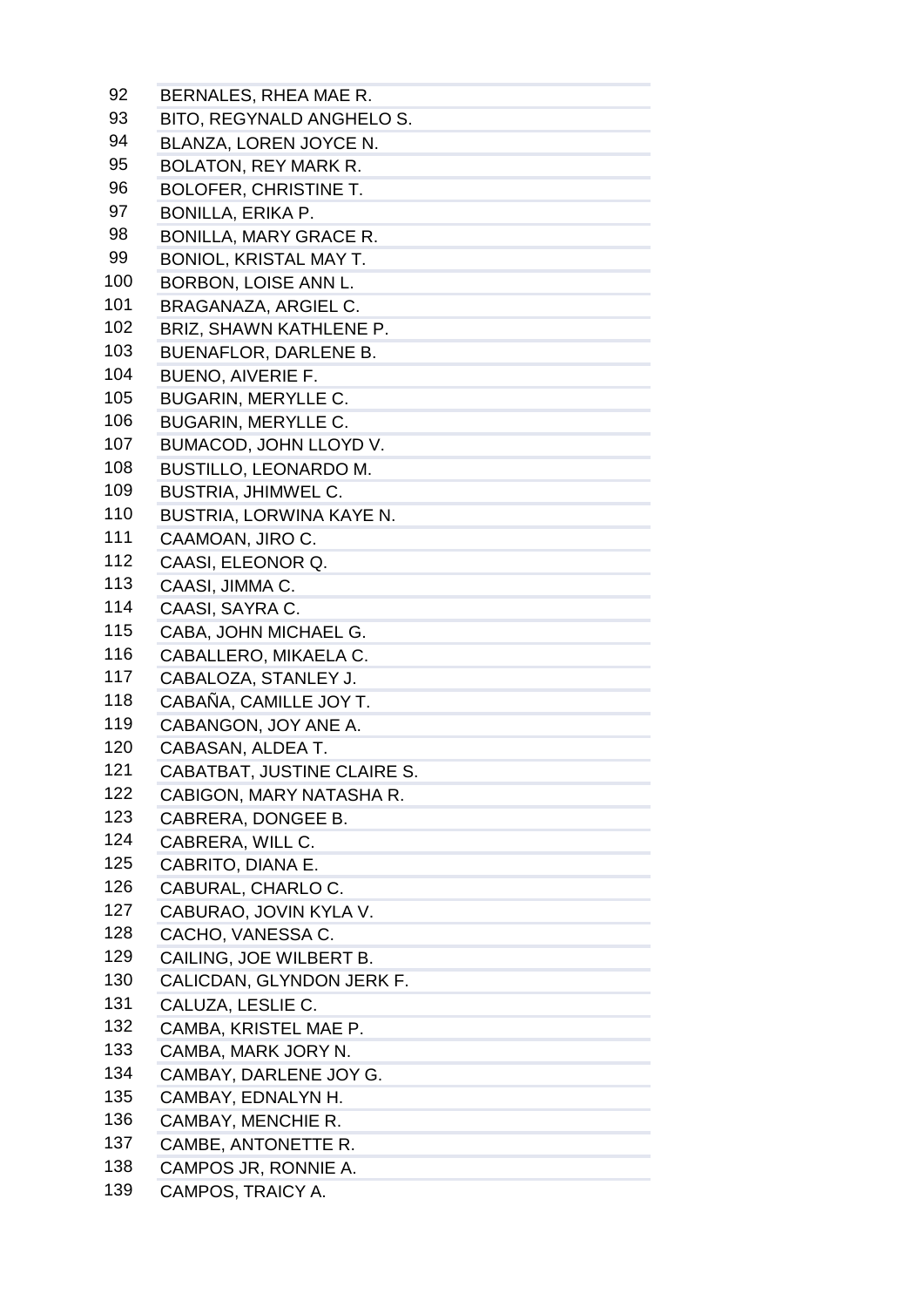| 140 | CANIEDO, EIRA MHIEN D.                                                                                                                                                                                                                                                                                                                                                                                                                                                             |
|-----|------------------------------------------------------------------------------------------------------------------------------------------------------------------------------------------------------------------------------------------------------------------------------------------------------------------------------------------------------------------------------------------------------------------------------------------------------------------------------------|
| 141 | CANONO, CHERRY MHAY R.                                                                                                                                                                                                                                                                                                                                                                                                                                                             |
| 142 | CANOY, RHEA MAE N.                                                                                                                                                                                                                                                                                                                                                                                                                                                                 |
| 143 | CANUTO, ADRIAN KYLE B.                                                                                                                                                                                                                                                                                                                                                                                                                                                             |
| 144 | CARDONA, JAY MARK C.                                                                                                                                                                                                                                                                                                                                                                                                                                                               |
| 145 | CARIÑO, CHRISTIAN DANIEL S.                                                                                                                                                                                                                                                                                                                                                                                                                                                        |
| 146 | CASACLANG, NICOLE JADE A.                                                                                                                                                                                                                                                                                                                                                                                                                                                          |
| 147 | CASIANO, HARRIS B.                                                                                                                                                                                                                                                                                                                                                                                                                                                                 |
| 148 | CASIPIT, ELLA MAE D.                                                                                                                                                                                                                                                                                                                                                                                                                                                               |
| 149 | CASTAÑEDA, AILEEN S.                                                                                                                                                                                                                                                                                                                                                                                                                                                               |
| 150 | CASTILLO, JOANNA ROSE C.                                                                                                                                                                                                                                                                                                                                                                                                                                                           |
| 151 | CASTILLO, MYLA R.                                                                                                                                                                                                                                                                                                                                                                                                                                                                  |
| 152 | CASTRO, JHELY ANN V.                                                                                                                                                                                                                                                                                                                                                                                                                                                               |
| 153 | CASTRO, MARINEL A.                                                                                                                                                                                                                                                                                                                                                                                                                                                                 |
| 154 | CASTRO, PATRICIA F.                                                                                                                                                                                                                                                                                                                                                                                                                                                                |
| 155 | CASTRO, SHAIRA NICOLE F.                                                                                                                                                                                                                                                                                                                                                                                                                                                           |
| 156 | CATABAY, BE ANN C.                                                                                                                                                                                                                                                                                                                                                                                                                                                                 |
| 157 | CATABAY, KC-LEEN N.                                                                                                                                                                                                                                                                                                                                                                                                                                                                |
| 158 | CATABAY, MARK JESTER G.                                                                                                                                                                                                                                                                                                                                                                                                                                                            |
| 159 | CATALAN, JOAN PAULINE B.                                                                                                                                                                                                                                                                                                                                                                                                                                                           |
| 160 | CATUBAY, JOHN RIEMYL S.                                                                                                                                                                                                                                                                                                                                                                                                                                                            |
| 161 | CEREZA, JERICHO F.                                                                                                                                                                                                                                                                                                                                                                                                                                                                 |
| 162 | CERVANIA, ARTHUR B.                                                                                                                                                                                                                                                                                                                                                                                                                                                                |
| 163 | COLORADO, VALLYN M.                                                                                                                                                                                                                                                                                                                                                                                                                                                                |
| 164 | CONSTANTINO, FATIMA L.                                                                                                                                                                                                                                                                                                                                                                                                                                                             |
| 165 | CONTANTE, JOCELYN C.                                                                                                                                                                                                                                                                                                                                                                                                                                                               |
| 166 | CONTE, DAVE CHRISTIAN G.                                                                                                                                                                                                                                                                                                                                                                                                                                                           |
| 167 | <b>CORBILLON, JANINE S.</b>                                                                                                                                                                                                                                                                                                                                                                                                                                                        |
| 168 | CORDERO JR, ELICERIO P.                                                                                                                                                                                                                                                                                                                                                                                                                                                            |
| 169 | CORTEZ, MARCELLA MAE I.                                                                                                                                                                                                                                                                                                                                                                                                                                                            |
| 170 | CORTEZ, MARIA PIA FLORENDA B.                                                                                                                                                                                                                                                                                                                                                                                                                                                      |
| 171 | CREDO, TRISHA MAY C.                                                                                                                                                                                                                                                                                                                                                                                                                                                               |
| 172 | <b>CUDAL, IANRON B.</b>                                                                                                                                                                                                                                                                                                                                                                                                                                                            |
| 173 | DAMASCO, CHARIS ANN C.                                                                                                                                                                                                                                                                                                                                                                                                                                                             |
| 174 | and the control of the control of the control of<br>DAMASCO, JEROME N.                                                                                                                                                                                                                                                                                                                                                                                                             |
| 175 | DAMASCO, MICHELLE ANN A.                                                                                                                                                                                                                                                                                                                                                                                                                                                           |
| 176 | DAMASCO, RACHEL T.                                                                                                                                                                                                                                                                                                                                                                                                                                                                 |
| 177 | DAVID, IRIS JEWEN A.                                                                                                                                                                                                                                                                                                                                                                                                                                                               |
| 178 | DE FRANCIA, ANGELYKA B.                                                                                                                                                                                                                                                                                                                                                                                                                                                            |
| 179 | DE GUZMAN, ANGEL D.                                                                                                                                                                                                                                                                                                                                                                                                                                                                |
| 180 | the control of the control of the control of<br>DE GUZMAN, CLAIRE C.                                                                                                                                                                                                                                                                                                                                                                                                               |
| 181 | DE GUZMAN, DIMPLE C.                                                                                                                                                                                                                                                                                                                                                                                                                                                               |
| 182 | DE GUZMAN, PRINCE JORDAN C.                                                                                                                                                                                                                                                                                                                                                                                                                                                        |
| 183 | DE LEON, JAMES PATRICK C.                                                                                                                                                                                                                                                                                                                                                                                                                                                          |
| 184 | and the company of the company of the company<br>DE LEON, JOHN PATRICK L.                                                                                                                                                                                                                                                                                                                                                                                                          |
| 185 | $\mathcal{L}(\mathcal{L}(\mathcal{L}))$ and $\mathcal{L}(\mathcal{L}(\mathcal{L}))$ and $\mathcal{L}(\mathcal{L}(\mathcal{L}))$ . Then $\mathcal{L}(\mathcal{L}(\mathcal{L}))$<br>DE OCAMPO, CATHERINE L.                                                                                                                                                                                                                                                                          |
| 186 | $\mathcal{L}(\mathcal{L}(\mathcal{L}(\mathcal{L}(\mathcal{L}(\mathcal{L}(\mathcal{L}(\mathcal{L}(\mathcal{L}(\mathcal{L}(\mathcal{L}(\mathcal{L}(\mathcal{L}(\mathcal{L}(\mathcal{L}(\mathcal{L}(\mathcal{L}(\mathcal{L}(\mathcal{L}(\mathcal{L}(\mathcal{L}(\mathcal{L}(\mathcal{L}(\mathcal{L}(\mathcal{L}(\mathcal{L}(\mathcal{L}(\mathcal{L}(\mathcal{L}(\mathcal{L}(\mathcal{L}(\mathcal{L}(\mathcal{L}(\mathcal{L}(\mathcal{L}(\mathcal{L}(\mathcal{$<br>DE OCAMPO, IRISH G. |
| 187 | DE VERA, JUAN TEODORO N.                                                                                                                                                                                                                                                                                                                                                                                                                                                           |
|     |                                                                                                                                                                                                                                                                                                                                                                                                                                                                                    |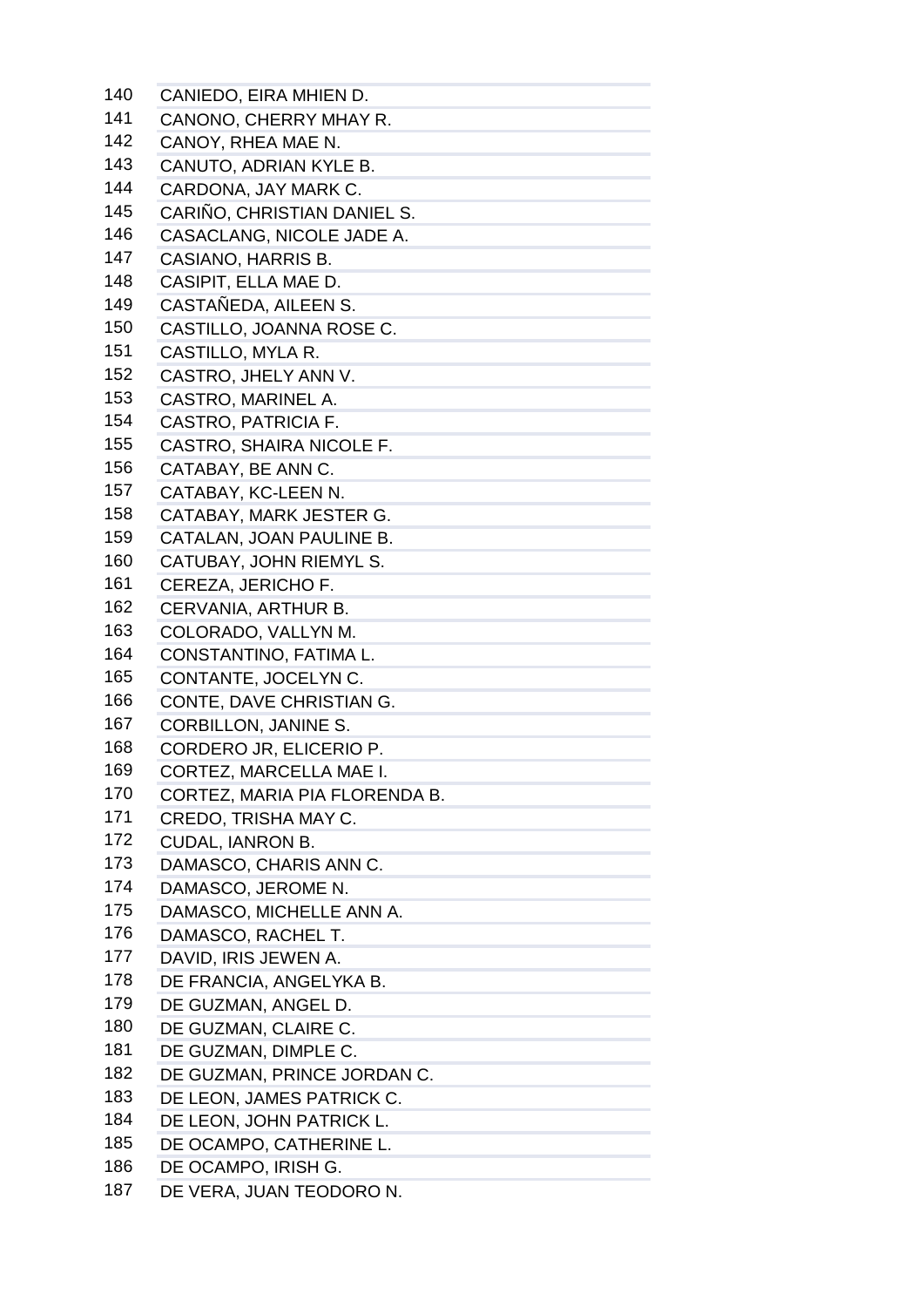| 188 | DE VERA, SHELLA MAE C.          |
|-----|---------------------------------|
| 189 | DELA CRUZ, CATHERINE G.         |
| 190 | DELA CRUZ, EDLYN G.             |
| 191 | DELA CRUZ, JOSHUA P.            |
| 192 | DELA CRUZ, JOSHUA PHILIP B.     |
| 193 | DELA CRUZ, KURT ANNA MARIE B.   |
| 194 | DELA CRUZ, SHANE ASHLEY A.      |
| 195 | DELA PEÑA, MARK VINCENT D.      |
| 196 | DELA ROSA, MERAFE R.            |
| 197 | DELANTAR, DEXTER JOHN S.        |
| 198 | DELOSO, GARBIEL ANGELO P.       |
| 199 | DIMARAO, ROHAIMA R.             |
| 200 | DIMARUCUT, RENZ MARC A.         |
| 201 | DIVINA, DAISY ANN O.            |
| 202 | DIZON, ALLEAH JANE R.           |
| 203 | DOBLEROS, JERICHO D.            |
| 204 | DOCTOR, JOHN PAUL O.            |
| 205 |                                 |
| 206 | DOINOG, RINALEE A.              |
| 207 | DOLLAGA, MARC LESTER R.         |
| 208 | DOMINGO, MARIA LUISA C.         |
|     | DOMINGO, VENDELLE M.            |
| 209 | DOMONDON, BRYAN KENT B.         |
| 210 | DONATO, MARK KIAN E.            |
| 211 | DUMARAN, HELEN GRACE V.         |
| 212 | EBIT, DYLLAINE L.               |
| 213 | EDADES, ROSALINO JOHN DANIEL Q. |
| 214 | ENRIQUEZ, JOLINA R.             |
| 215 | ERUM, DANNA CHARISSE J.         |
| 216 | ESGANA, EMMANUEL N.             |
| 217 | ESPENUEVA, CRISTIAN J.          |
| 218 | ESPINOZA, JEFFREY R.            |
| 219 | <b>ESPIRITU, HERCULES B.</b>    |
| 220 | ESTIGOY, JACKIELYN A.           |
| 221 | ESTONILO, NHICKLE JOHN B.       |
| 222 | ESTOQUE, JAMES DEO N.           |
| 223 | ESTRADA, LYKA MAE N.            |
| 224 | ESTRADA, MARK LOUIE G.          |
| 225 | ESTRADA, VIRNADETTE B.          |
| 226 | ETQUIBAL, JEREME M.             |
| 227 | FERNANDEZ, NICOLE N.            |
| 228 | FERRER, JERMAINE B.             |
| 229 | FERRER, MERIE JOY B.            |
| 230 | FERRER, REYMARK O.              |
| 231 | FERRER, VANESSA M.              |
| 232 | FLORES, CLARENCE D.             |
| 233 | FLORES, JASMINE JOY M.          |
| 234 | FONTANILLA JR., FREDDIE D.      |
| 235 | FONTANILLA, AIRA T.             |
|     |                                 |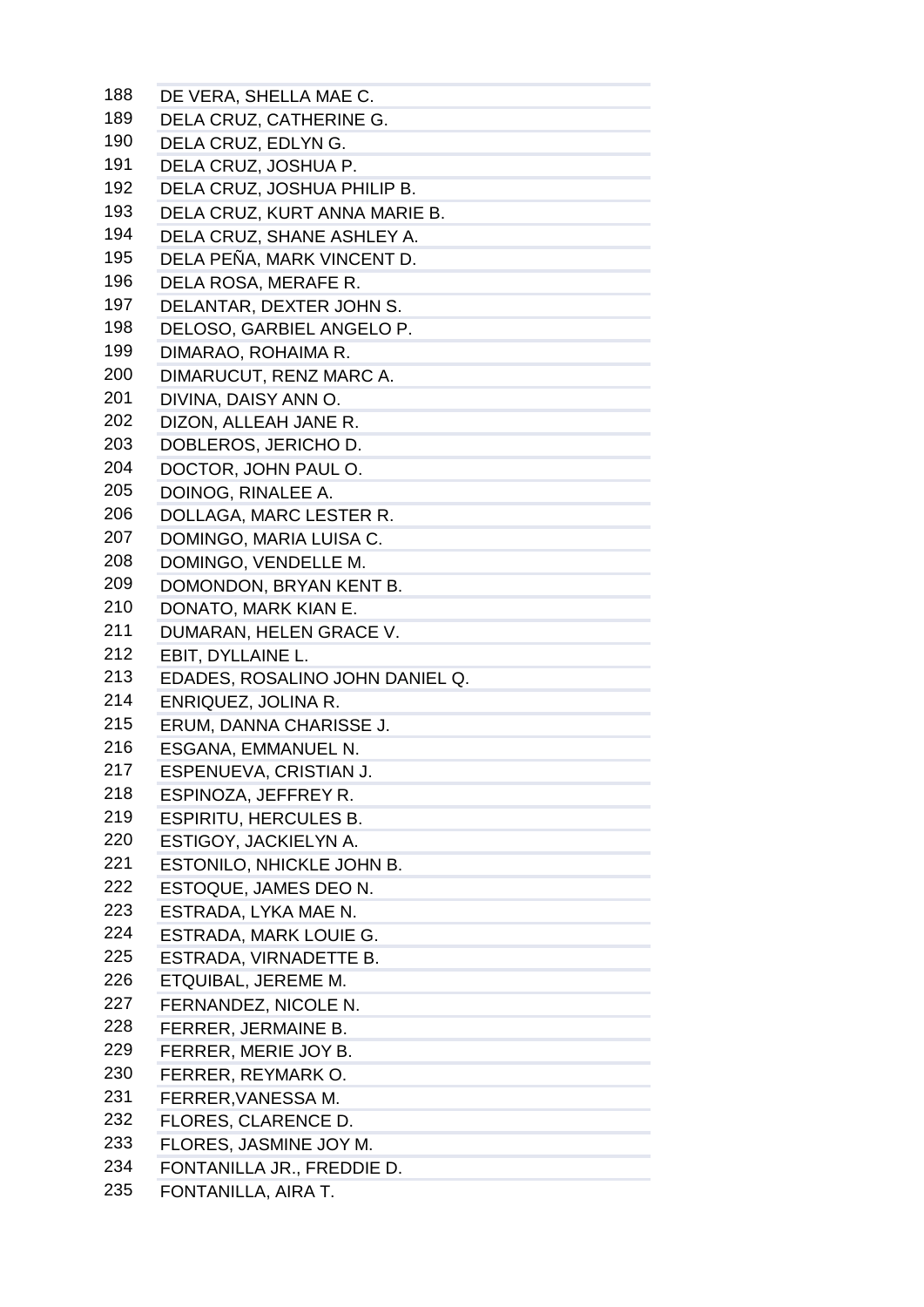| 236 | FORMALEJO, JULIANA MARIE S.                                            |
|-----|------------------------------------------------------------------------|
| 237 | FRANCIS, LEOWILYN P.                                                   |
| 238 | FRANCISCO, ANGELICA T.                                                 |
| 239 | FRIVALDO, APRIL JOY G.                                                 |
| 240 | GALVAN, JEANNE C.                                                      |
| 241 | GAMBOA, MARK GIL B.                                                    |
| 242 | GAMUELAS, MC DEXTER O.                                                 |
| 243 | GARCIA, BERNABETH P.                                                   |
| 244 | GARCIA, CAMILLY JOY P.                                                 |
| 245 | GARCIA, LOVELY JOY R.                                                  |
| 246 | GARCIA, MARK DARWIN R.                                                 |
| 247 | <b>GARCIA, SHIELA D.</b>                                               |
| 248 | GARCIANO, JOVIELYN A.                                                  |
| 249 | GARZON, JAMAICA A.                                                     |
| 250 | GEROSO, ALYSSA MAE B.                                                  |
| 251 | GINEZ, JAMAICA P.                                                      |
| 252 | GINEZ, MARK DAVE M.                                                    |
| 253 | GINEZ, MONICA C.                                                       |
| 254 | GINEZ, REGIE C.                                                        |
| 255 | <b>GO, KATHLEEN ANNE</b>                                               |
| 256 | GOMEZ, DANICA ISABELLE B.                                              |
| 257 | GORION, JOYCE- ANN O.                                                  |
| 258 | <b>GUILLERMO, ROSEMARIE B.</b>                                         |
| 259 | GUINA, JULIA VICTORIA I.                                               |
| 260 | GUNDA, DAWN JULIEN R.                                                  |
| 261 | <b>GUTIERREZ, HANNA</b>                                                |
| 262 | HADJI ABDULLAH, ARIFAH S.                                              |
| 263 | HUMILDE, GERLIE NICOL R.                                               |
| 264 | HUMILDE, HAROLD B.                                                     |
| 265 | HUMILDE, JOHN PAUL C.                                                  |
| 266 | HUMILDE, MONICA JOY A.                                                 |
| 267 | HUSSIEN, NOVLIJAR ANTONIO O.                                           |
| 268 | HUYA, EUGENE O.                                                        |
| 269 | <b>IGNACIO, WILMA C.</b>                                               |
| 270 | <b>INACAY, SHARLENE B.</b>                                             |
| 271 | INFANTE, VANNIELYN N.                                                  |
| 272 | ISON, KYLA MARIE A.                                                    |
| 273 | JANOLA, LAWRENCE ANDREI C.                                             |
| 274 | JIMENEZ, HENYHC M.                                                     |
| 275 | JIMENEZ, JHASMINE R.                                                   |
| 276 | JIMENEZ, TRISHA MAE B.                                                 |
| 277 |                                                                        |
| 278 | LA TORRE, JHOAN S.<br>and the control of the control of the control of |
| 279 | LABANDILO, MELANIE C.                                                  |
| 280 | LACAYANGA, KYZEL B.                                                    |
| 281 | LADERAS, ELISHA PAULA M.                                               |
| 282 | LADERAS, JHON MARK B.                                                  |
|     | LADERAS, JONALYN B.                                                    |
| 283 | LAGUIDAO, MARY JOY G.                                                  |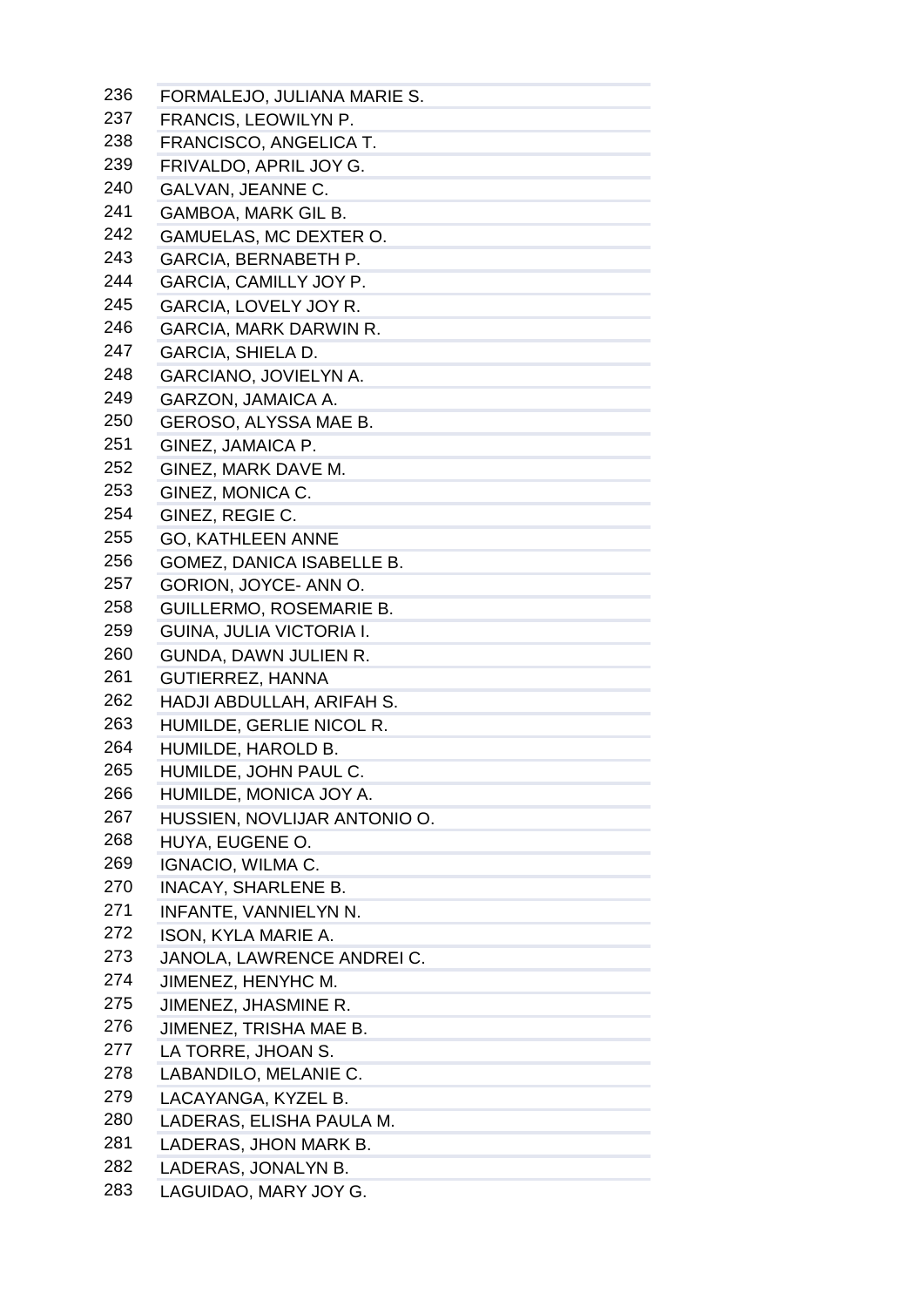| 284 | LAGUISMA, GHEROME C.         |
|-----|------------------------------|
| 285 | LAMBAN, DIANA MARIE O.       |
| 286 | LAMPITOK, DOCUVNEE C.        |
| 287 | LANUAN, NELLIVY L.           |
| 288 | LARIOSA, JONATHAN P.         |
| 289 | LAULITA, JOHN RYAN C.        |
| 290 | LAYA, CINDY N.               |
| 291 | LAZO, JENNIFER E.            |
| 292 | LEBICO, ROSEMARIE ANN O.     |
| 293 | LEJERO, JOHN LESTER C.       |
| 294 | LIBANTAL, KEVIN              |
| 295 | LOZANO, ANFERNIE B.          |
| 296 | LUPENARIO, SHIENNA RHOSS C.  |
| 297 | MACARAEG, RONNIE B.          |
| 298 | <b>MACATDON, ODESSA S.</b>   |
| 299 | MACATUGGAL, MARLON G.        |
| 300 | MADARANG, PATRICIA JANE M.   |
| 301 | MAGNO, ALYSSA MHARY P.       |
| 302 | MAGNO, MAUREEN MARGARET M.   |
| 303 | MAGNO, RHICA MAY N.          |
| 304 | MAJIN, JASMINE A.            |
| 305 | MAJIN, KENNY ROGER B.        |
| 306 | MAMARIL, CHERRY MAY O.       |
| 307 | MAMARIL, REABEL P.           |
| 308 | MANZANO, JOSELYN S.          |
| 309 | MEDALLA, MARK DAVE B.        |
| 310 | MENDEZ, BRYAN ALLEN R.       |
| 311 | MENDEZ, KIMBERLY O.          |
| 312 | MENDOZA, JESSEL ANGELIQUE L. |
| 313 | MENDOZA, KRISTINE B.         |
| 314 | MENDOZA, REMEBHEL MARIE S.   |
| 315 | MERCADER, RAY IVY A.         |
| 316 | MERTO, AILYN D.              |
| 317 | MERTO, ANGIELYN D.           |
| 318 | MERU, RONNA MEA Q.           |
| 319 | MESTICA, LYKA KRIS P.        |
| 320 | MESTICA, RENELYN B.          |
| 321 | MINOR, VANESSA M.            |
| 322 | MIRANDA, AIRA MEL O.         |
| 323 | MOLINA, JOANA MAE C.         |
| 324 | MONTEMAYOR, CHRISTIAN G.     |
| 325 | MONTEMAYOR, JASMINE C.       |
| 326 | MONTEMAYOR, JUSTINE L.       |
| 327 | MONTEROLA, CHARLENE M.       |
| 328 | MONTES, ROD BRYAN O.         |
| 329 | MORGA, MIRASOL GRACE O.      |
| 330 | MOSE, ABEGAIL JOY T.         |
| 331 | MOSQUERA, JOHN PAUL B.       |
|     |                              |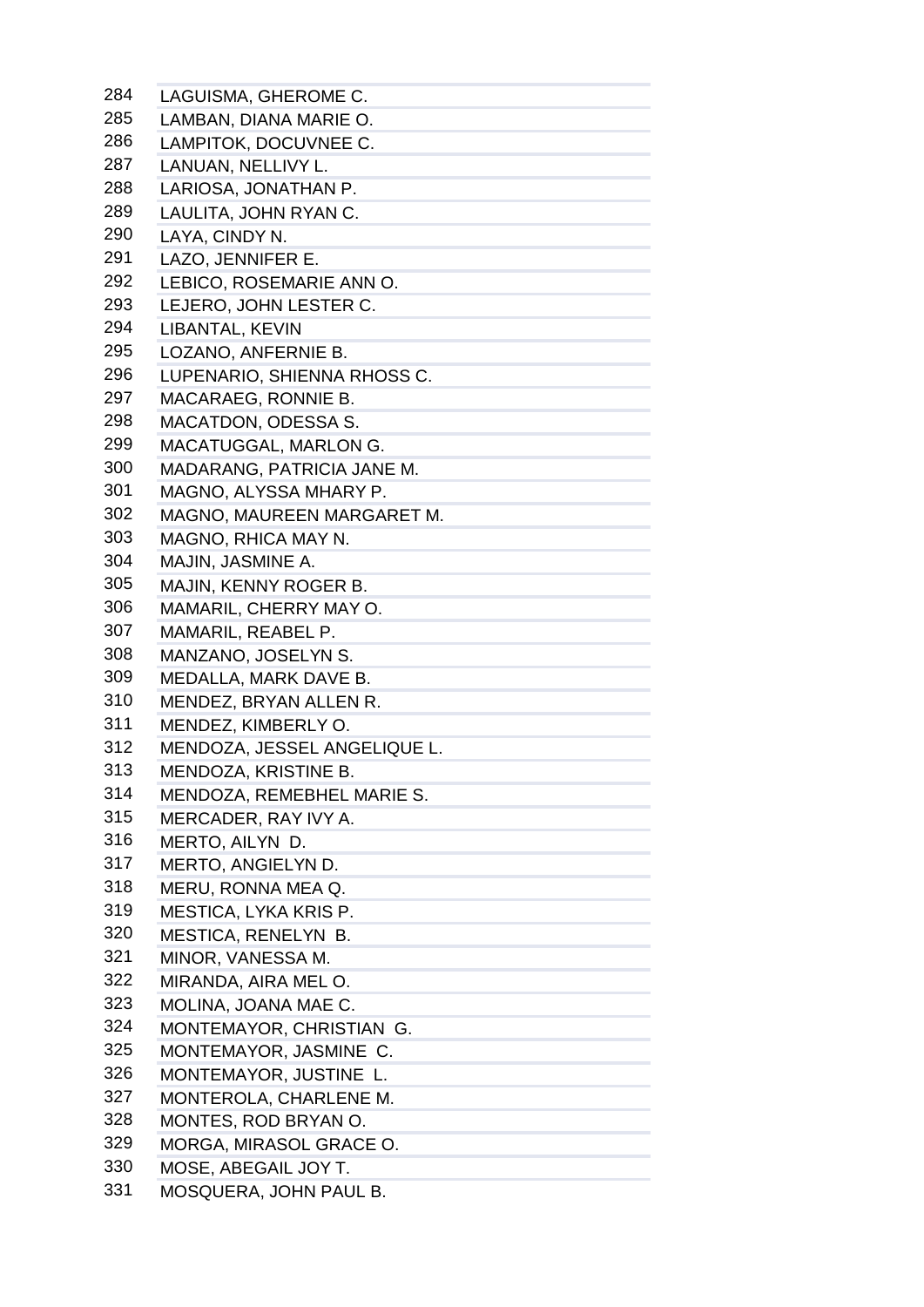| 332 | MOULIC, HANNAH B.                                                        |
|-----|--------------------------------------------------------------------------|
| 333 | NADERA, RHOANE LEAH N.                                                   |
| 334 | NALANGA, ANGELICA B.                                                     |
| 335 | NANQUIL, EMMA REGINA P.                                                  |
| 336 | NARCISO, JIANELLE L.                                                     |
| 337 | NARCISO, ROSE ANN A.                                                     |
| 338 | NARON, ALEXANDER S.                                                      |
| 339 | NARVATO, SHEKINAH ANNE G.                                                |
| 340 | NASTOR, ARMIDA Q.                                                        |
| 341 | NATATA, PRINCESS JIREH C.                                                |
| 342 | NAVAL, CHIRSTINA ERIKA S.                                                |
| 343 | NAVALON, GLYN O.                                                         |
| 344 | NAVIDA, PERLYN A.                                                        |
| 345 | NAVIDA, REYNA R.                                                         |
| 346 | NEBRIL, EMMANUEL C.                                                      |
| 347 | NERBAN, TRISHA MAE N.                                                    |
| 348 | NEUDA, NICA LOREA D.                                                     |
| 349 | NEYPES, JAYMIE ROSE D.                                                   |
| 350 | NICOLAS, SHEKINAH G.                                                     |
| 351 | NILO, JENNICA L                                                          |
| 352 |                                                                          |
| 353 | NILO, JOBERT V.                                                          |
|     | NILO, MARK JAYPHERSON                                                    |
| 354 | NIÑO, FRANCIS LEENARD C.                                                 |
| 355 | NIÑO, LEO MARTIN C.                                                      |
| 356 | NISPEROS, YAMYKA GRACE Z.                                                |
| 357 | NIVERA, SHARMINE A.                                                      |
| 358 | NOTARIO, JASZEL ANN Q.                                                   |
| 359 | NOVERO, BABY AILYN C                                                     |
| 360 | OCAMPO, JULIUS A.                                                        |
| 361 | OCARIZA, CLAIRE ANNE R.                                                  |
| 362 | OCCIANO, CHERRY LYN B.                                                   |
| 363 | OCLIMA, JENELYN M.                                                       |
| 364 | OFRANCIA, JOHN MARK M.                                                   |
| 365 | OLIVEROS, JHONLEE B.<br>the control of the control of the control of     |
| 366 | OLORES, SEAN BEVER                                                       |
| 367 | OMBLERO, GIESEL M.<br>the control of the control of the control of the   |
| 368 | OPAGUE, PAULA MARIE B.                                                   |
| 369 | ORDANEZ, FREDA LIZA P.<br>the control of the control of the control of   |
| 370 | ORDANEZ, JESSICA B.                                                      |
| 371 | ORDANEZ, MARY JANE B.                                                    |
| 372 | ORGANISTA, JONAH ROSE A.<br>the control of the control of the control of |
| 373 | ORGANISTA, NICA O.                                                       |
| 374 | ORILLA, SHAWN ASHLEY B.                                                  |
| 375 | ORLANDA, JUSTINE CARL                                                    |
| 376 | ORPELATA, LYSHAN G.                                                      |
| 377 | ORPILLA, ALEXANDER M.                                                    |
| 378 | ORTALEZA, VERNADINE O.                                                   |
| 379 | ORTALIZA, SHAIRA L.                                                      |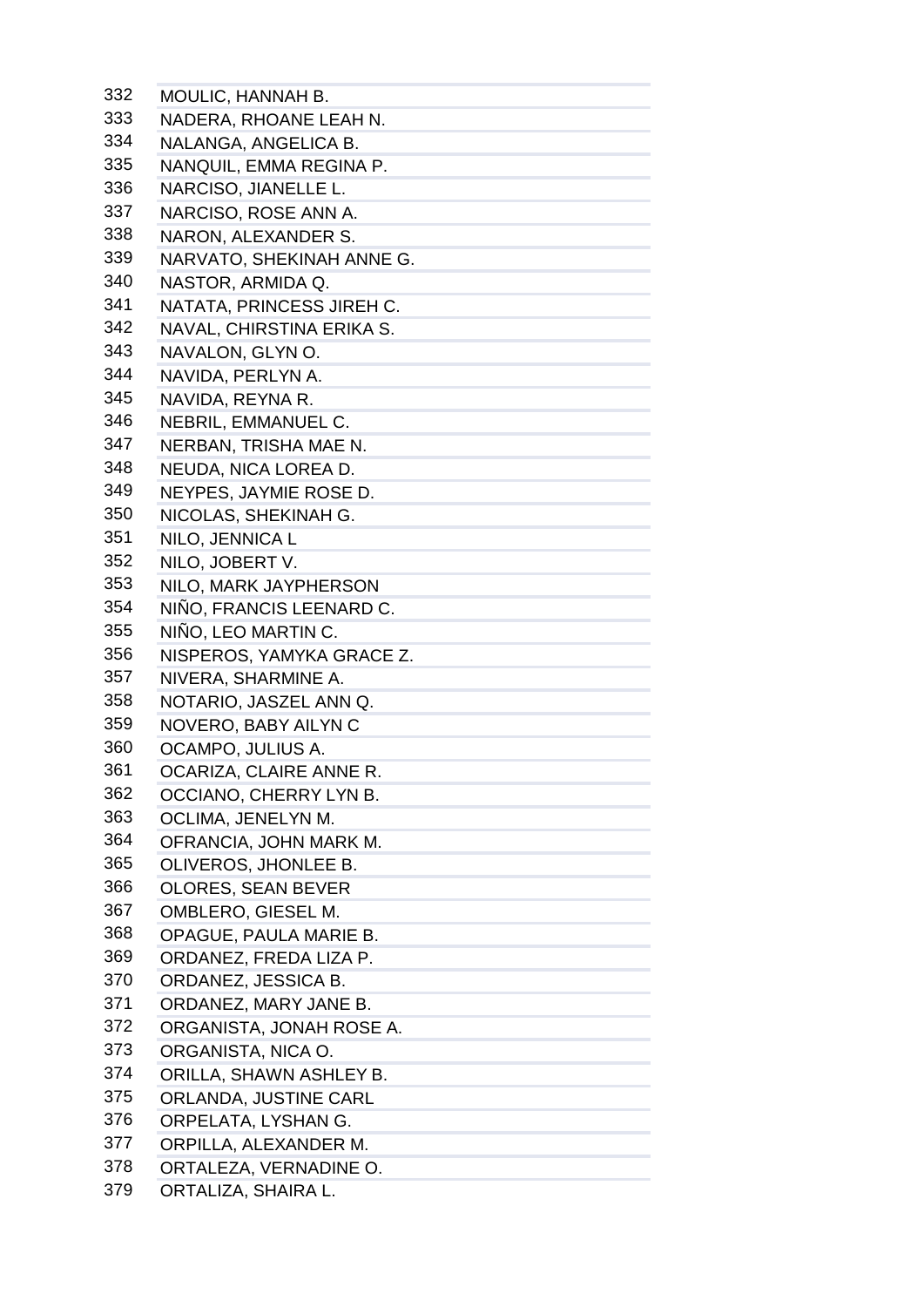| 380 | ORTILLO, JENNY L.          |
|-----|----------------------------|
| 381 | ORTILLO, LYCA T.           |
| 382 | OSORIO, ROBEE FRUCZ M.     |
| 383 | PACIS, JIMWELL P.          |
| 384 | PACIS, MARIVIC M.          |
| 385 | PADAMA, RICA F.            |
| 386 | PADAMA, RICA MAE A.        |
| 387 | PADILLA, AILYN E.          |
| 388 | PADILLA, ERICK JAN B.      |
| 389 | PADILLA, INA MARIE R.      |
| 390 | PADILLA, JAYMART R.        |
| 391 | PALACIELO, MAE B.          |
| 392 | PALACIO, JHOMAR C.         |
| 393 | PALADAN, AILYN MAE B.      |
| 394 | PASCUA, REIZEL MAY N.      |
| 395 | PENULLAR, JEANNIE R.       |
| 396 | PERALTA, LOUISE ALTHEA D.  |
| 397 | PEREGRINA, KRYZEL JOY R.   |
| 398 | PETALVER, ELLEN M.         |
| 399 | PILON, ANIELYN P.          |
| 400 | PINOR, LIANE A.            |
| 401 | PLANDEZ, RICA MAE          |
| 402 | POBLETIN, CARMINA B.       |
| 403 | PUDA, JOHN MICHAEL L.      |
| 404 | QUILA, JHUN ROVIC C.       |
| 405 | QUINAN, ANDRO KING O.      |
| 406 | RABAGO, PATRICK S.         |
| 407 | RABAGO, VANESSA N.         |
| 408 | RABAJA, MICHAEL VINCENT I. |
| 409 | RABAJA, MINA JOY I.        |
| 410 | RABANAL, YVONNE G.         |
| 411 | RABANERA, DANICA C.        |
| 412 | RABANERA, YLAINE R.        |
| 413 | RABANILLO, KAREN JOY S.    |
| 414 | RABINA, KIMBERLY R.        |
| 415 | RABOT, NOIME E.            |
| 416 | RACAL, PRINCESS ALYSSA C.  |
| 417 | RACRAQUIN, JAYMARC M.      |
| 418 | RACRAQUIN, KRISTINE A.     |
| 419 | RADAM, ERICA MAE G.        |
| 420 | RADAM, TRISHA O.           |
| 421 | RAGOS, JESTTER KYLE S.     |
| 422 | RAMIREZ, ANGEL A.          |
| 423 | RAMIREZ, PRINCESS N.       |
| 424 | RAMISCAL, MARK JOSHUA S.   |
| 425 | RAMOS, LOVELY YNA M.       |
| 426 | RAMOS, SANDY R.            |
| 427 | RAMOSO, RYAN JAY C.        |
|     |                            |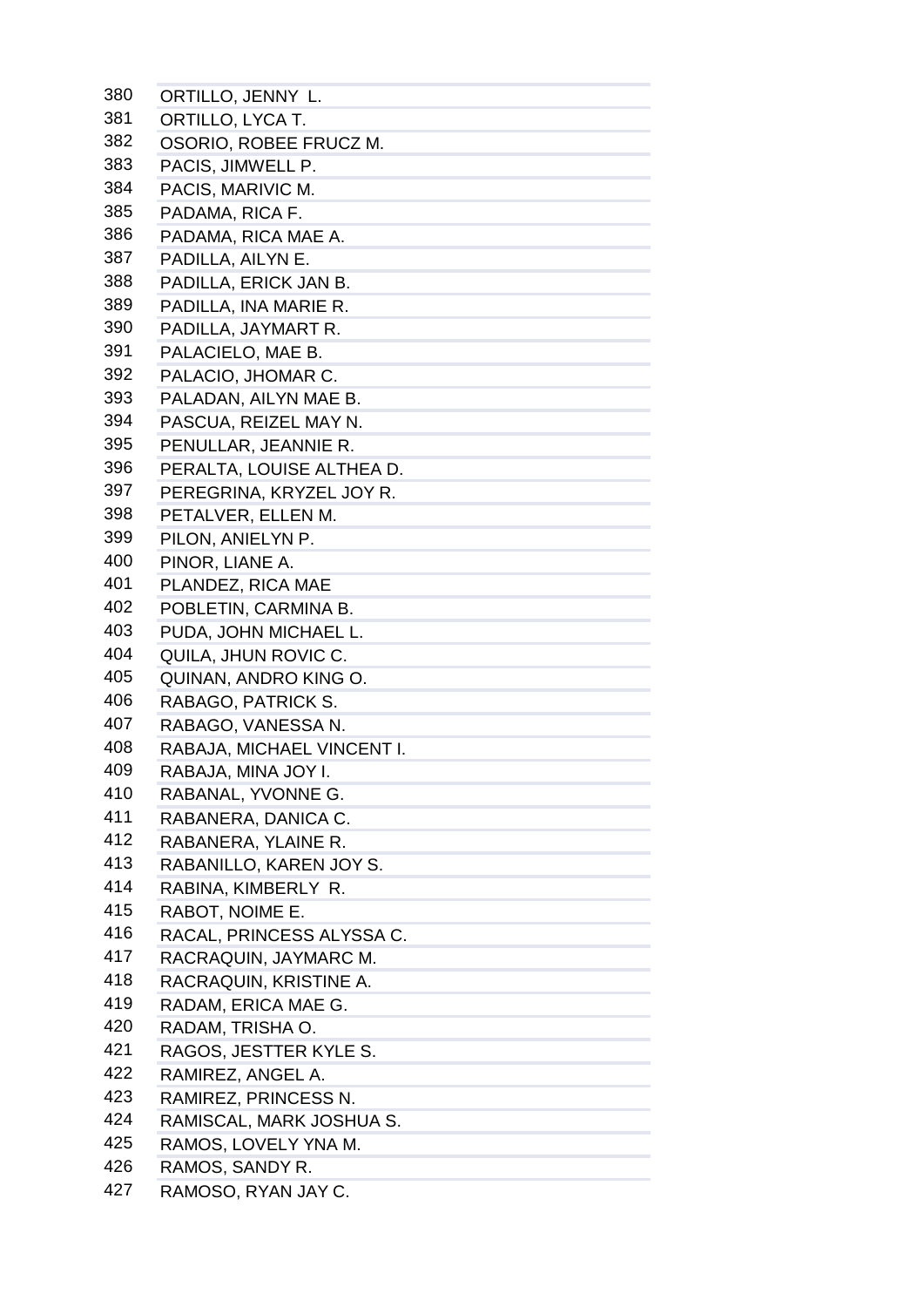| 428 | RANCAPERO, KRISTELLE MEA V.                                           |
|-----|-----------------------------------------------------------------------|
| 429 | RANCHES, ANGELIKA R.                                                  |
| 430 | RANIAGA, PRINCESS ZYRYLLE P.                                          |
| 431 | RANIN, CJ REY P.                                                      |
| 432 | RANIN, PAMELA MAE R.                                                  |
| 433 | RAON, ELOISA B.                                                       |
| 434 | RAON, PATRICK B.                                                      |
| 435 | RAPOTE, ANA RACHEL B.                                                 |
| 436 | RARANGA, JARC CRISS V.                                                |
| 437 | REA, RICABELLE P.                                                     |
| 438 | REAL, DANICA MAE C.                                                   |
| 439 | RECEPCION, DARYNE VINCE B.                                            |
| 440 | RECEPCION, ERIKA M.                                                   |
| 441 | REDITO, JOHN JERIC C.                                                 |
| 442 | REGATCHO, MARIA NICOLE R.                                             |
| 443 | RELANO, G.A. D.                                                       |
| 444 | REMIENDO, DARYL JOHN A.                                               |
| 445 | RENDON, DEXTER B.                                                     |
| 446 | RENDON, EUGENE B.                                                     |
| 447 | RENDON, JOANNA FE A.                                                  |
| 448 | REYES, ANGEL ROSS P.                                                  |
| 449 | REYES, MARY JANE M.                                                   |
| 450 | REYES, ROD CEDDRIC I.                                                 |
| 451 | REYES, LOIDHA G.                                                      |
| 452 | REYNALDO, JONALYN S.                                                  |
| 453 | RICO, ANALYN B.                                                       |
| 454 | RILLERA, SAMANTHA YSABELLE O.                                         |
| 455 | RIVERA, MICHELLE ROSE L.                                              |
| 456 | RIVERA, ROGEILYN L.                                                   |
| 457 | RODIL, GERVIN M.                                                      |
| 458 | RODOLFO, MARIVIC C.                                                   |
| 459 | ROMASOC, LYKA MARIE R.                                                |
| 460 |                                                                       |
| 461 | ROMERO, GLEN R.<br>ROMERO, KIMBERLY N.                                |
| 462 | ROMERO, MARY JANE C.                                                  |
| 463 |                                                                       |
| 464 | ROSARIO, AINNA DI D.<br>and the company of the company of the company |
| 465 | ROSETE, MOISES JAY A.<br>RUIZ, JENELYN S.                             |
| 466 |                                                                       |
| 467 | SABLAYAN, JASMEAN ALLEA G.                                            |
| 468 | SACULLES, PRINCESS MAE A.                                             |
| 469 | SAGALES, JOHN LAURENCE R.                                             |
| 470 | SALVADOR, MARY KRIS C.                                                |
| 471 | SALVALOZA, THERESE ANNE B.                                            |
| 472 | SAN MIGUEL, SHIELA MAE N.                                             |
|     | SANCHEZ, JIREME R.                                                    |
| 473 | SANTOS, IVAN B.                                                       |
| 474 | SANTOS, JOHANN CLYDE R.                                               |
| 475 | SARMIENTO, KHYLE JIENNA P.                                            |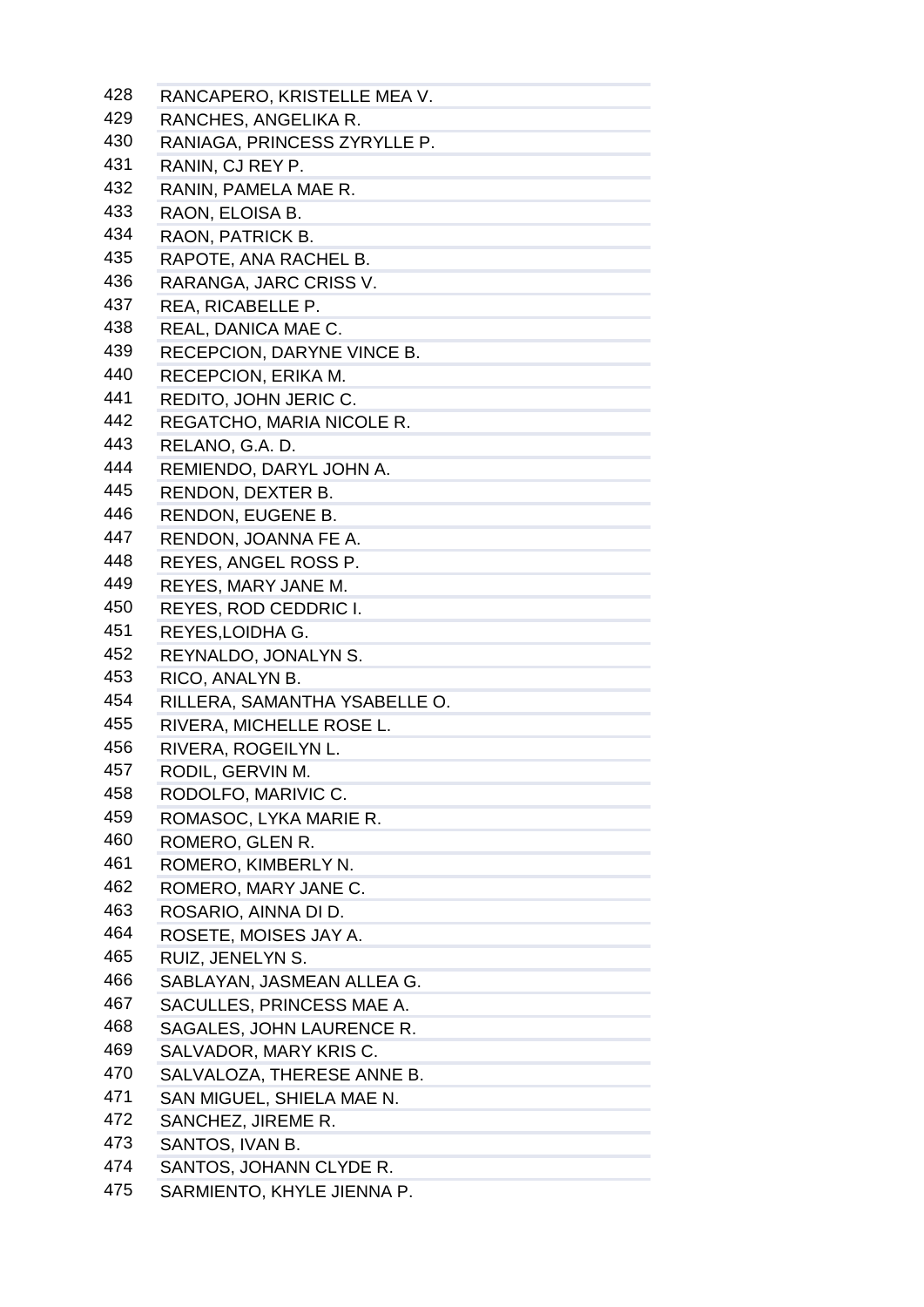| 476 | SAURO, RENZ ALFRED C.                                                       |
|-----|-----------------------------------------------------------------------------|
| 477 | SAWAYSAWAY, VENUS B.                                                        |
| 478 | SECOBOS, MYCA A.                                                            |
| 479 | SHUAIB, ZAHRA Q.                                                            |
| 480 | SICAT, GENE B.                                                              |
| 481 | SIGNEY, DAREN JOHN O.                                                       |
| 482 | SISON, JUDY ANN N.                                                          |
| 483 | SISON, NILSHEEN C.                                                          |
| 484 | SOLIVEN, RICKY T.                                                           |
| 485 | SORIA JR, QUINTIN O.                                                        |
| 486 | SORIANO, JIREH YSABEL T.                                                    |
| 487 | SUMINTAC, RONA MAE ELAINE N.                                                |
| 488 | SUPANGAN, KHRISTINE G.                                                      |
| 489 | TABIL, MICHAEL JOHN E.                                                      |
| 490 | TABLADA, MARK ZANDREY D.                                                    |
| 491 | TABLANG, JOHN KENNETH B.                                                    |
| 492 | TACUGUE, MELISSA B.                                                         |
| 493 | TAGURA, SHAINA MAE G                                                        |
| 494 | TAMAYO, ANAROSE L.                                                          |
| 495 | TAOATAO, EMILY P.                                                           |
| 496 | TAOATAO, MAE ANN B.                                                         |
| 497 | TEJANO, LERMA D.                                                            |
| 498 | TERCENIO, JAMES F.                                                          |
| 499 | TESORO, JOLYN B.                                                            |
| 500 | TESORO, MARAYA KITH A.                                                      |
| 501 |                                                                             |
| 502 | TIONGSON, CLARENCE C.                                                       |
| 503 | TITONG, JOMARIE D.                                                          |
|     | TOBIAS, NAIMA R.                                                            |
| 504 | TOLENTINO, GEOMAR S.                                                        |
| 505 | TORRES, KRISTA B.                                                           |
| 506 | TUGADE, MARLO B.                                                            |
| 507 | TUMAMANG, RELEI GUEALLE B.                                                  |
| 508 | TUMANAN, KETH CYNTY V.                                                      |
| 509 | ULATAN, G.B ARABELLE C.<br>and the control of the control of the control of |
| 510 | <b>UMIPIG, ANGELIN G.</b>                                                   |
| 511 | VALDERAMA, JOVI MAE B.                                                      |
| 512 | VALDEZ, DIANA B.                                                            |
| 513 | VALDEZ, HANIE JUN D.                                                        |
| 514 | VALDEZ, LESLIE R.                                                           |
| 515 | VALDEZ, RHOBEL JOYCE P.                                                     |
| 516 | VALENCIA, DANICA ANN M.                                                     |
| 517 | VALES, ROZEIL B.                                                            |
| 518 | VALLEJO, JESSICA L.                                                         |
| 519 | VARONA, STELLA MARIE B.                                                     |
| 520 | VENTURA, DINALYN E.                                                         |
| 521 | VERZOSA, EDISON P.                                                          |
| 522 | VERZOSA, ENGELBERT B.                                                       |
| 523 | VERZOSA, NORLIE JAY B.                                                      |